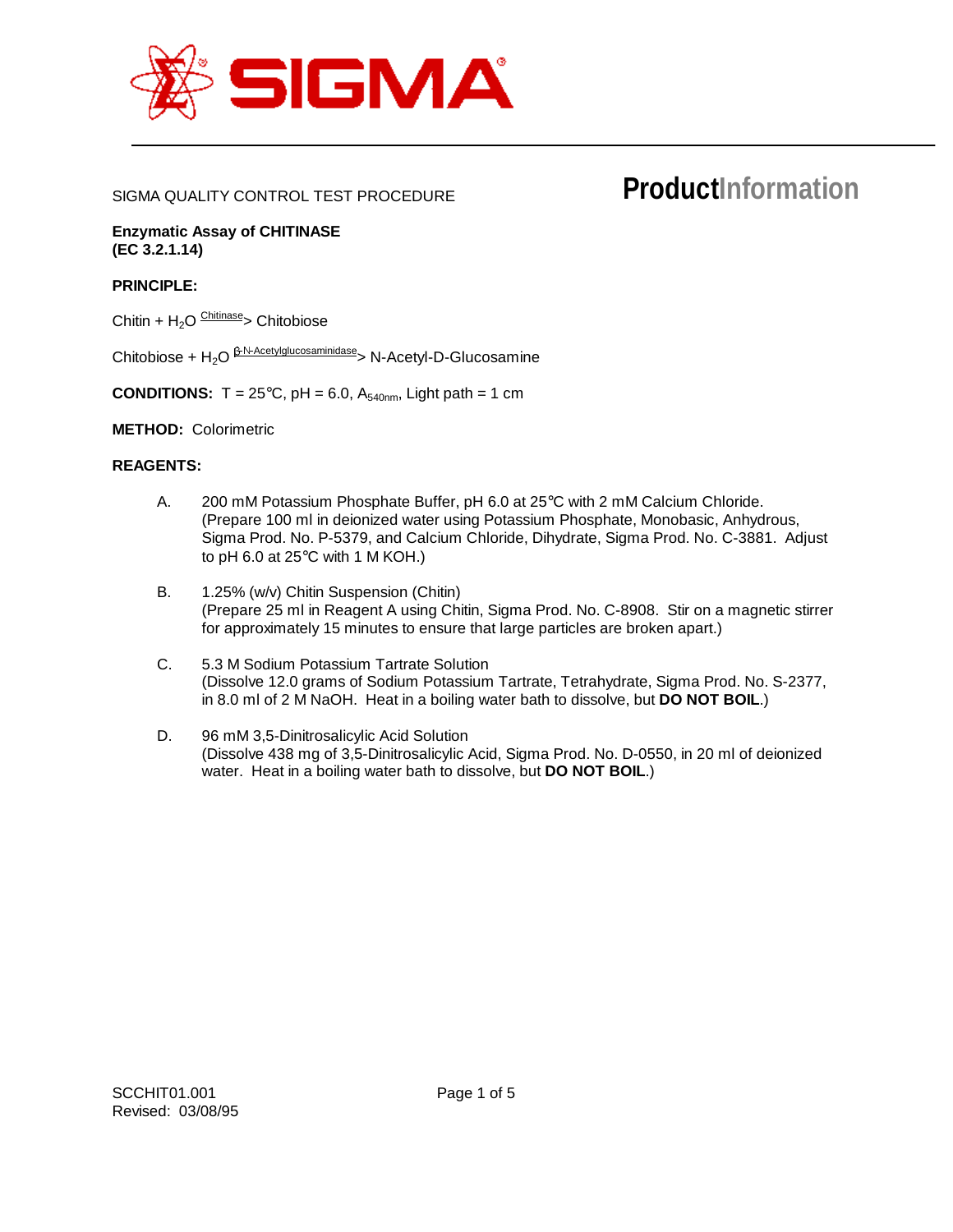## **REAGENTS:** (continued)

- E. Color Reagent Solution (Clr Rgt Soln) (With stirring, slowly add Reagent C solution to Reagent D. Dilute to 40 ml with deionized water. If not completely dissolved, the reagents should dissolve when mixed. The solution should be stored in an amber bottle at room temperature. The Color Reagent Solution is stable for approximately 6 months.)
- F. Chitinase Enzyme Solution (Immediately before use, prepare a solution containing 1 unit/ml of Chitinase in cold Reagent A.)
- $G.$   $\beta$ -N-Acetylglucosaminidase (NAGase) (Immediately before use, prepare a solution containing 35 units/ml in cold Reagent A using -N-Acetylglucosaminidase, Sigma Prod. No. A-3189<sup>7</sup>.)
- H. 0.1% (w/v) N-Acetyl-D-Glucosamine Standard Solution (NAG) (Prepare 10 ml in deionized water using N-Acetyl-D-Glucosamine, Sigma Prod. No. A-8625.)

# **PROCEDURE:**

Pipette (in milliliters) the following reagents into 4 dram vials:

|                             | Test    | Blank  |
|-----------------------------|---------|--------|
| Reagent B (Chitin)          | 2.00    | 2.00   |
| Deionized Water             | ------- | 0.50   |
| Reagent F (Enzyme Solution) | 0.50    | ------ |

Close each container securely with a cap. The vials should be placed on their sides on a rotary platform at a speed sufficient to keep the chitin in suspension. Incubate the Test and Blank for two hours at 25°C.

After two hours, place the vials into a boiling water bath for 5 minutes. Cool to room temperature by placing the vials in a cold water bath.

Add 1 unit of Reagent G (NAGase) to each vial. Incubate the vials for 30 minutes at 25°C with mixing as before. Centrifuge the suspensions and retain the supernatant liquid.<sup>2</sup>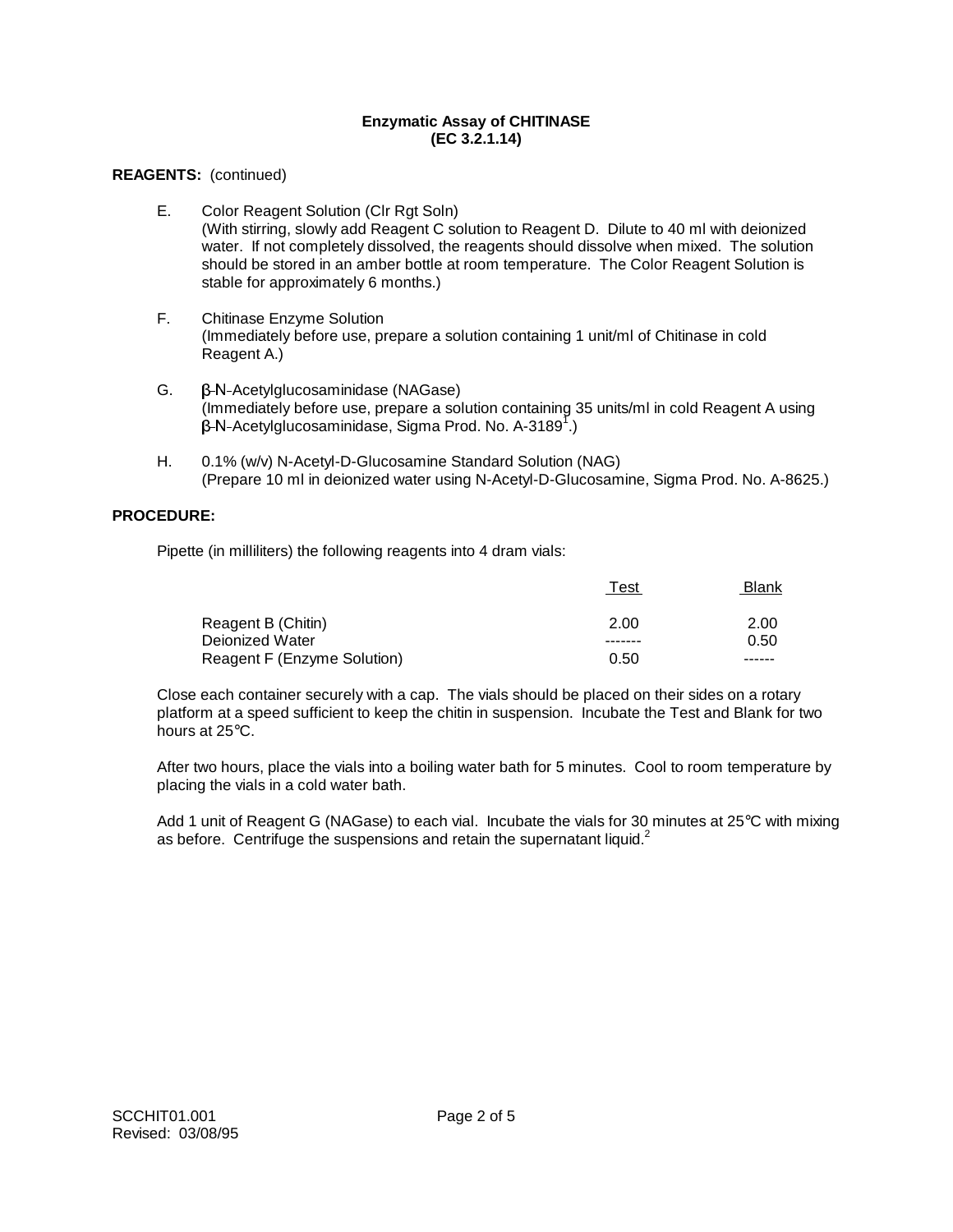## **COLORIMETRIC ASSAY:**

Standard Curve:

A standard curve is prepared by pipetting (in milliliters) the following reagents into suitable containers:

|                          | Std 1 | Std 2 | Std 3 | Std 4 | Std 5 | Std<br>Blank |
|--------------------------|-------|-------|-------|-------|-------|--------------|
| Reagent H (NAG Std Soln) | 0.1   | 0.2   | 0.3   | 0.4   | 0.5   | 0.0          |
| Deionized Water          | 2.9   | 2.8   | 2.7   | 2.6   | 2.5   | 3.0          |
| Reagent E (CIr Rgt Soln) | 1.5   | 1.5   | 1.5   | 1.5   | 1.5   | 1.5          |

#### Sample:

Pipet the following reagents into suitable vials:

|                          | Test | Blank |
|--------------------------|------|-------|
| <b>Test Supernatant</b>  | 1.00 |       |
| Blank Supernatant        |      | 2.00  |
| Deionized water          | 2.00 | 1.00  |
| Reagent E (Clr Rgt Soln) | 1.50 | 1.50  |

Place all the containers in a boiling water bath for 5 minutes. Remove and allow the containers to cool to room temperature. Transfer the solutions to suitable cuvettes and record the A<sub>540nm</sub> for each of the containers.

# **CALCULATIONS:**

Standard Curve:

 $\Delta A_{540nm}$  Standard = A<sub>540nm</sub> Std - A<sub>540nm</sub> Std Blank

Plot the  $\Delta A_{540nm}$  of the standards versus milligrams of NAG.

Sample Determination:

 $\Delta A_{540nm}$  Sample =  $A_{540nm}$  Test -  $A_{540nm}$  Test Blank

Determine the milligrams of NAG liberated using the Standard Curve.

(mg NAG released)(2.5 + Volume of NAGase $^3)$ 

Units/ml enzyme  $=$   $-$ 

 $(2)(1)(0.5)$ 

SCCHIT01.001 Page 3 of 5 Revised: 03/08/95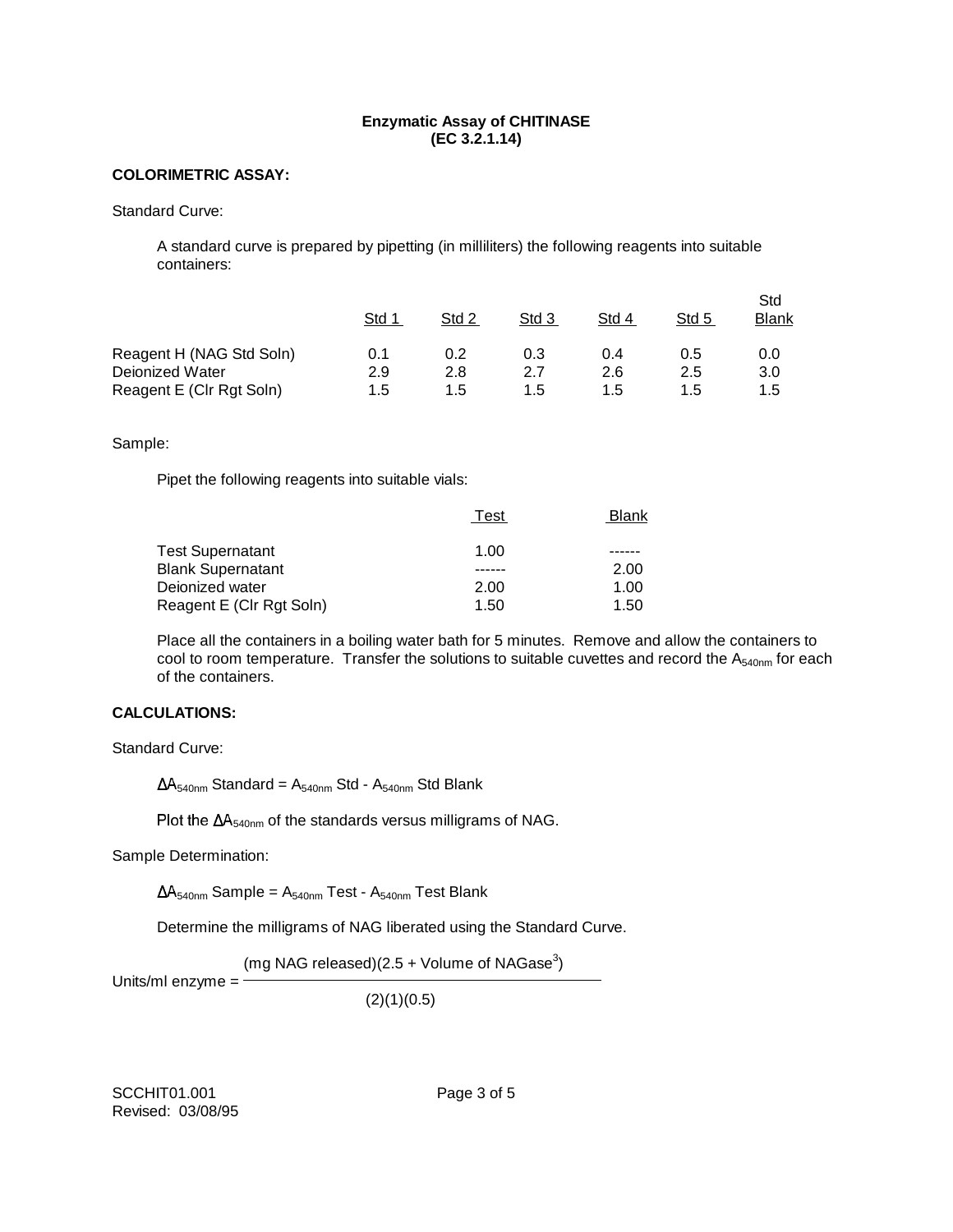# **CALCULATIONS:** (continued)

2.5 = Initial reaction volume of assay

2 = Conversion factor for converting 2 hours to 1 hour as per the Unit Definition

1 = Volume (in milliliter) of supernatant used in colorimetric determination

0.5 = Volume (in milliliter) of enzyme used

units/ml enzyme

Units/g solid  $=$ 

g solid/ml enzyme

## **UNIT DEFINITION:**

One unit will liberate 1.0 mg of N-acetyl-D-glucosamine from chitin per hour at pH 6.0 at  $25^{\circ}$ C in a two step reaction with  $\beta$ -N-acetylglucosaminidase from Aspergillus niger, (2) hour assay).

# **FINAL ASSAY CONCENTRATIONS:**

In a 2.50 ml reaction mix, the final concentrations are 160 mM potassium phosphate, 2  $m$ M calcium chloride, 1% (w/v) chitin, 1 unit of  $\beta$ -N-acetylglucosaminidase and 0.5 unit chitinase.

#### **REFERENCE:**

Monreal, J. and Reese, E.T. (1969) Canadian Journal of Microbiology **15**, 689-696

#### **NOTES:**

- 1. The color reaction is inhibited by ammonium sulfate. The enzyme is an ammonium sulfate suspension. Before being used in this assay -N-Acetylglucosaminidase, Sigma Prod. No. A-3189, must be centrifuged and the supernatant liquid removed. The pellet must be resuspended in cold Reagent A immediately prior to use.
- 2. Centrifuge the 4-dram glass vials for 10 minutes at 5400 rpm. Remove 1.5 ml of supernatant and add it to the microcentrifuge tubes. Centrifuge for 10 minutes at 10,000 rpm. Remove 1.0 ml of supernatant for color development.